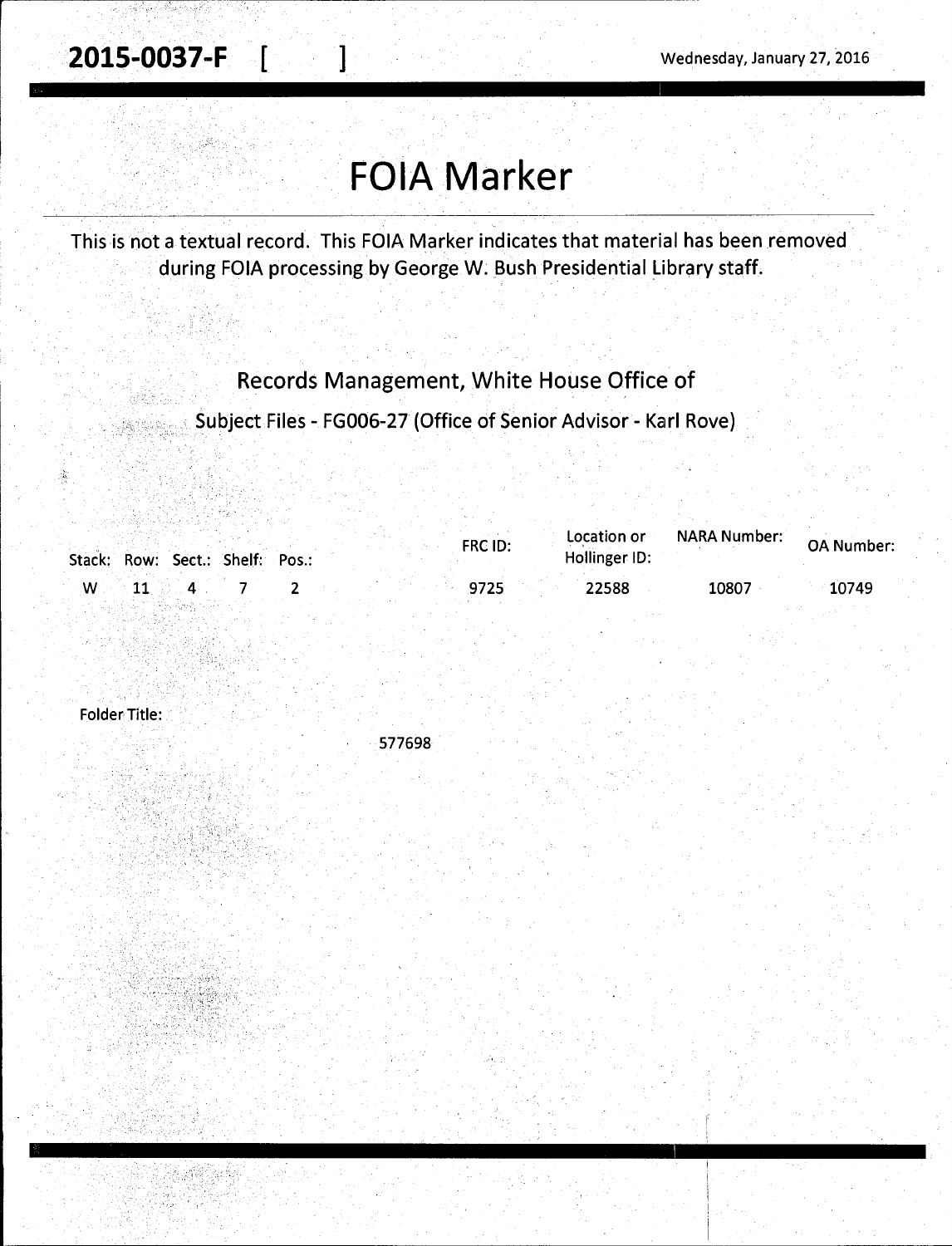## **Withdrawn/Redacted Material**  The George W. Bush Library 1

| <b>DOCUMENT</b><br>NO. | <b>FORM</b> | SUBJECT/TITLE |                                                    | <b>PAGES</b> | <b>DATE</b> | <b>RESTRICTION(S)</b> |
|------------------------|-------------|---------------|----------------------------------------------------|--------------|-------------|-----------------------|
| 001                    | Letter      | Karl Rove     | [Thank You] [page 2] - To: William Cousins - From: |              | 11/24/2003  | $P6/b6$ ;             |
|                        |             |               |                                                    |              |             |                       |

| <b>COLLECTION TITLE:</b><br>Records Management, White House Office of                                                                                                                                                                                                                                                                  |                                                                                                                                                                                                                                                           |  |
|----------------------------------------------------------------------------------------------------------------------------------------------------------------------------------------------------------------------------------------------------------------------------------------------------------------------------------------|-----------------------------------------------------------------------------------------------------------------------------------------------------------------------------------------------------------------------------------------------------------|--|
| <b>SERIES:</b><br>Subject Files - FG006-27 (Office of Senior Advisor - Karl Rove)                                                                                                                                                                                                                                                      |                                                                                                                                                                                                                                                           |  |
| <b>FOLDER TITLE:</b><br>577698<br>FRC ID:                                                                                                                                                                                                                                                                                              |                                                                                                                                                                                                                                                           |  |
| 9725                                                                                                                                                                                                                                                                                                                                   | <b>RESTRICTION CODES</b>                                                                                                                                                                                                                                  |  |
| Presidential Records Act - [44 U.S.C. 2204(a)].                                                                                                                                                                                                                                                                                        | Freedom of Information Act - [5 U.S.C. 552(b)]                                                                                                                                                                                                            |  |
| P1 National Security Classified Information $[(a)(1)$ of the PRA]<br>P2 Relating to the appointment to Federal office $[(a)(2)$ of the PRA]<br>P3 Release would violate a Federal statute $[(a)(3)$ of the PRA<br>P4 Release would disclose trade secrets or confidential commercial or<br>Grappiel information $[(a)(b)$ of the DD A1 | $b(1)$ National security classified information $(a)(1)$ of the FOIA.<br>b(2) Release would disclose internal personnel rules and practices of<br>an agency $[(b)(2)$ of the FOIA]<br>$b(3)$ Release would violate a Federal statute $(a)(3)$ of the FOIA |  |

- financial information [(a)(4) of the PRA] PS Release would disclose confidential advise between the President and his advisors, or between such advisors [a)(S) of the PRA)
- P6 Release would constitute a clearly unwarranted invasion of personal privacy [(a)(6) of the PRA]
- PRM. Personal record misfile defined in accordance with 44 U.S.C. 2201(3).

Deed of Gift Restrictions

- A. Closed by Executive Order l3S26 governing access to national security information.
- B. Closed by statute or by the agency which originated the document.
- C. Closed in accordance with restrictions contained in donor's deed of gift.
- b(4) Release would disclose trade secrets or confidential or financial information [(b)(4) of the FOIA)
- b(6) Release would constitute a clearly unwarranted invasion of personal privacy [(b)(6) of the FOIA)
- b(7) Release would disclose information compiled for law enforcement purposes [(b)(7) of the FOIA]
- b(8)·Release would disclose information concerning the regulation of financial institutions [(b)(8) of the FOIA]
- b(9) Release would disclose geological or geophysical information concerning wells [(b)(9) of the FOIA]

Records Not Subject to FOIA

Court Sealed - The document is withheld under a court seal and is not subject to the Freedom of Information Act.

2015-0037-F

Page 1 of 1 <sup>*rhis document was prepared on Friday, February 19, 2016*</sup>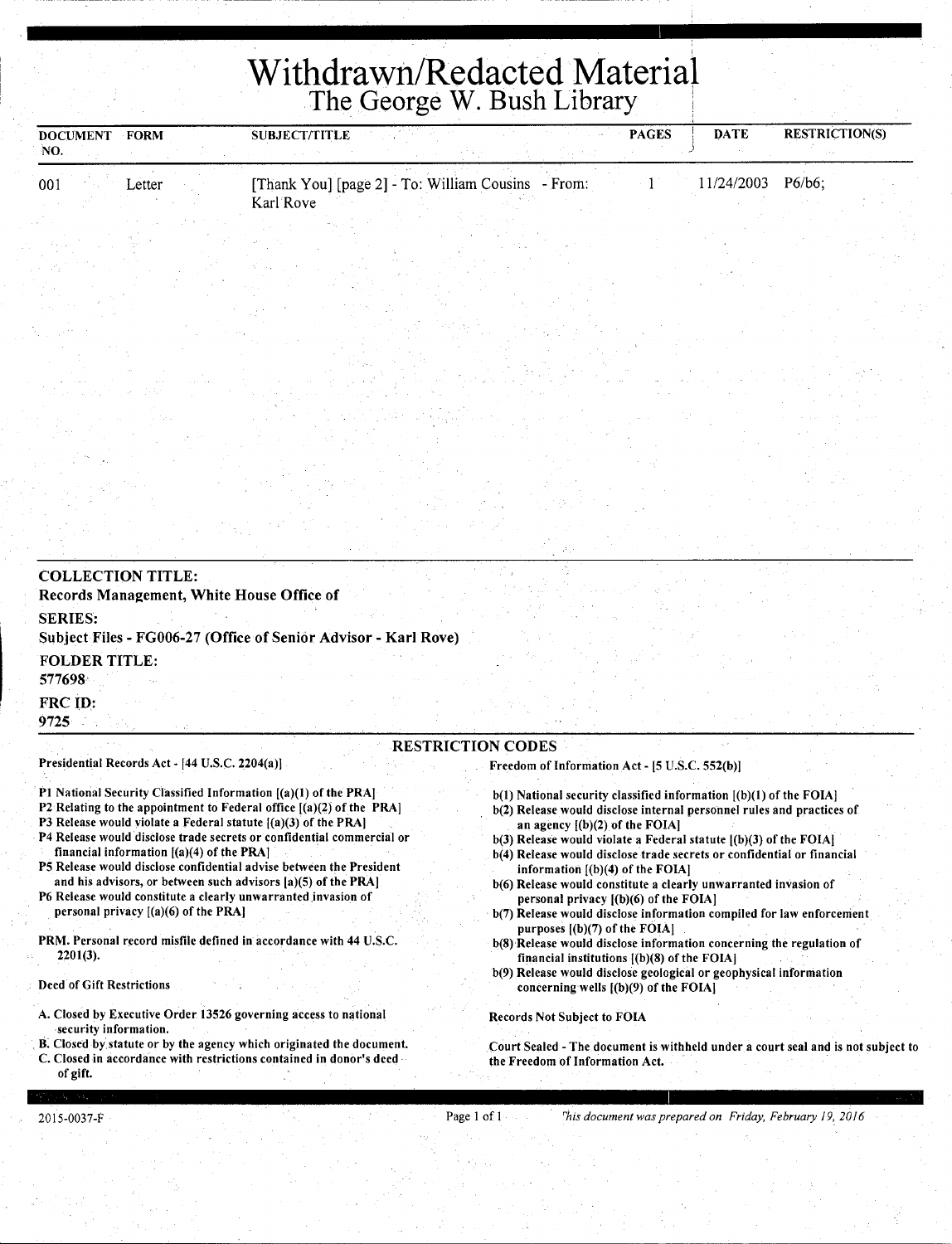$577698$  $F6006 - 27$ 

### THE WHITE HOUSE WASHINGTON

November 24, 2003

Dear Reverend Falwell,

Thank you for taking time to attend the Partial Birth Abortion bill signing and meet with the President. He appreciated his visit with you and the others at the meeting.

It was a great event and your efforts in this long, important fight are much appreciated.

Thanks for all you do.

Sincerely,

Karl Rove Senior Advisor to the President

Reverend Jerry Falwell Chancellor Liberty University 6023 Piedmont Place Lynchburg, Virginia 24502

KR:sbr

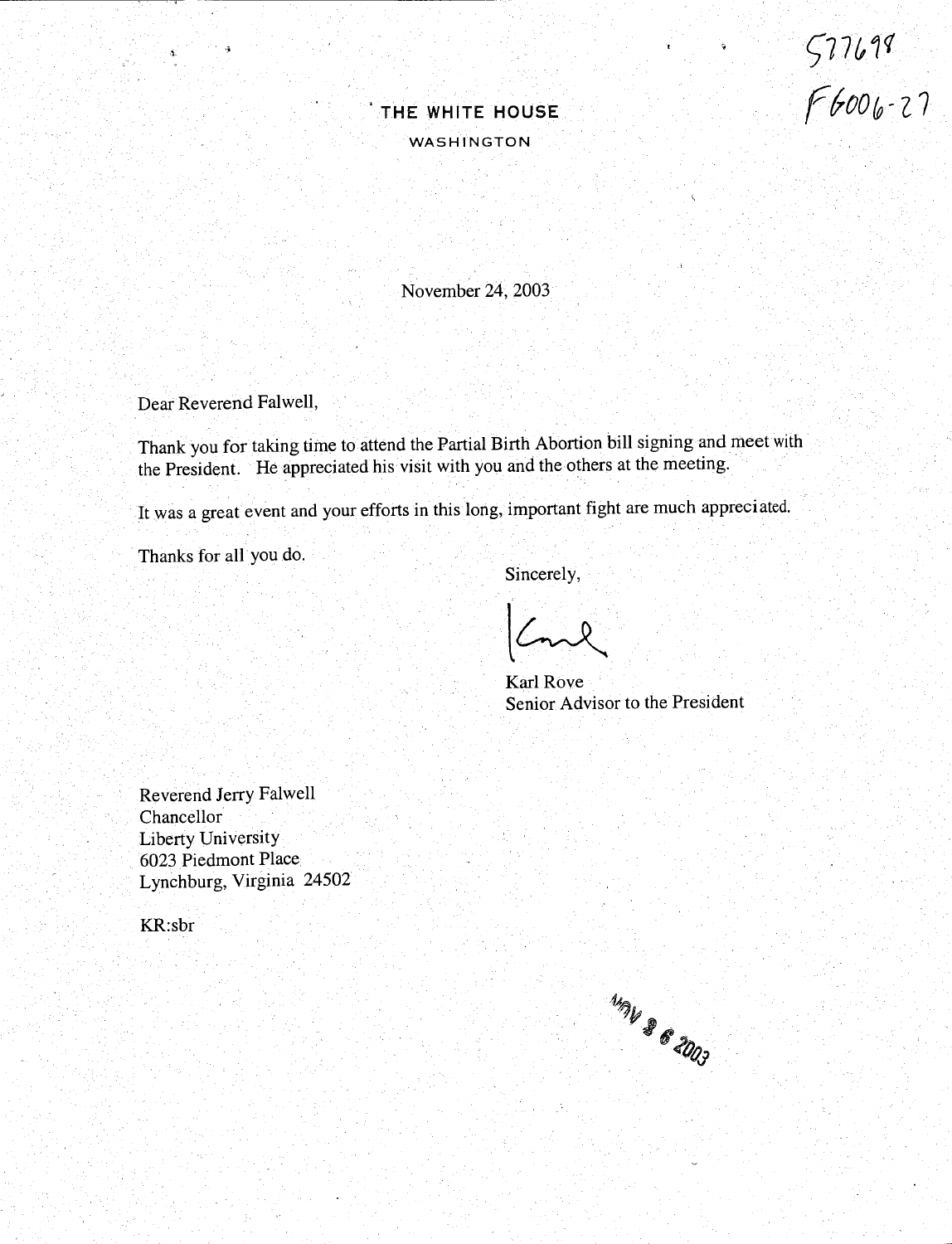## **DRAFT**

Dear  $\mathbb{R}^n \setminus \mathbb{R}^n$ 

-It-was-great-to-visit with you at the White-House. Thank you for taking the time from your busy schedules to attend the Partial Birth Abortion bill signing and meet with the President. He appreciated your visit. It was a great event and your with the President. In upper<br>efforts in this long fight are appreciated. what you and the others

Thanks for all you do.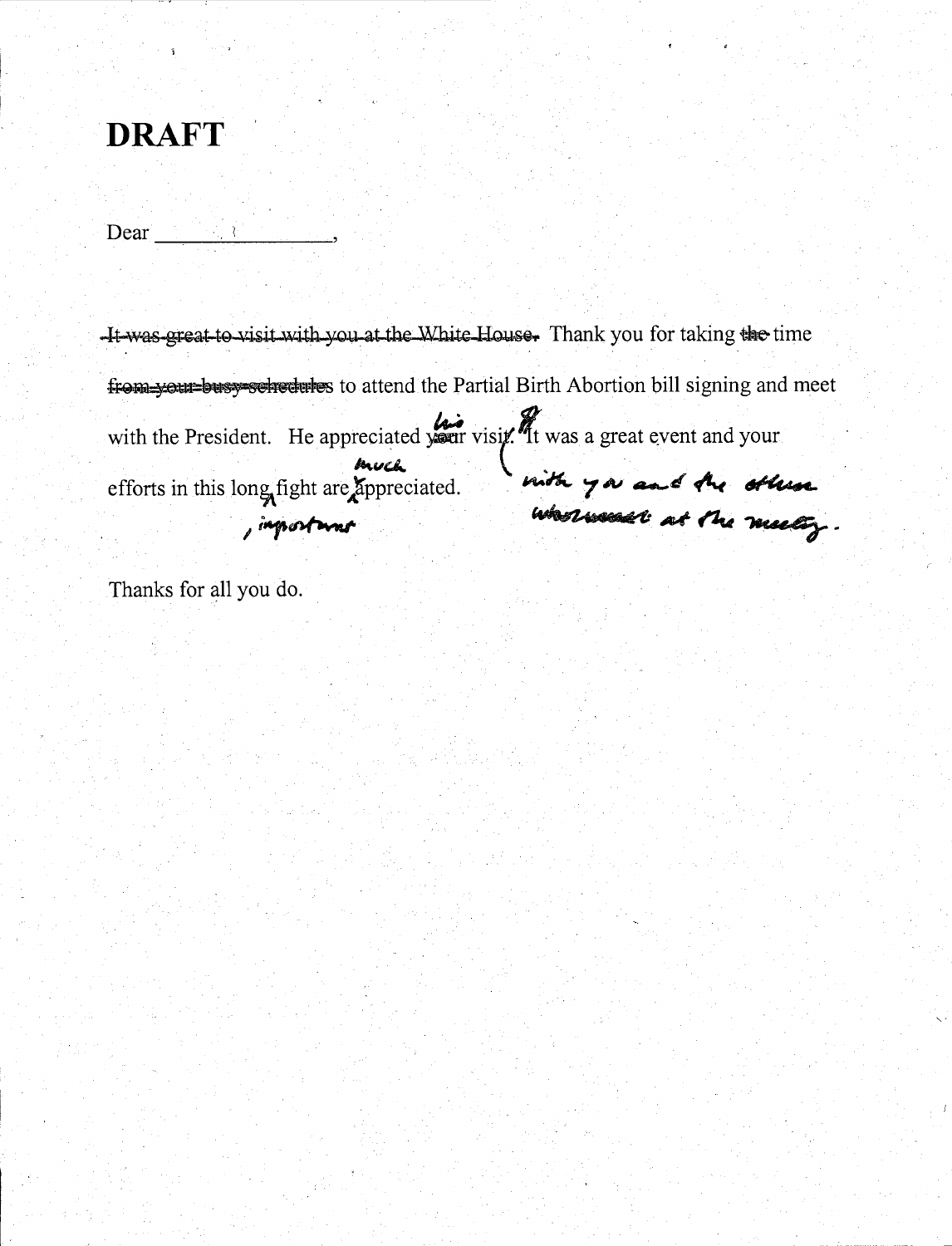#### Message

ೂ

.\.

### **·Goergen, Barbara J.**

**From:** · Smith, Matthew E. **Sent:** Thursday, November 13, 2003 1:08 PM **To:** Goergen, Barbara J. Cc: Goeglein, Tim; Drummond, Michael; Parks, Jason Subject: Addresses from Oval last Wednesday per Karl

'

James Dobson Dr. Doben Founder and Chairman FOCUS on the Family Colorado Springs, Colorado 80995

Don Hodel President Focus on the Family Colorado Springs, Colorado 80995

Chuck Colson Founder Prison Fellowship PO Box 1550 Merrifield,VA 22116-1550

An. Tony Perkins President Family Research Council \_ 801G Street, NW Washington, D.C. 20001

> Mike Farris ·Chairman and General Counsel Home School Legal Defense Association P.O. Box 3000 Purcellville, VA 20134-9000

Rav. Brakan

~~--------------------~-~-------------------------

Jack Graham, President Southern Baptist Convention. c/o Prestonwood Baptist Church 6801 West Park Blvd. Plano, Texas 75093 *r* 

Richard Dr. Richard Land ·President Ethics and Religious Liberty Commission . 901 Commerce Street, Suite 550 Nashville, TN 37203

Shoot partner!<br>GR lite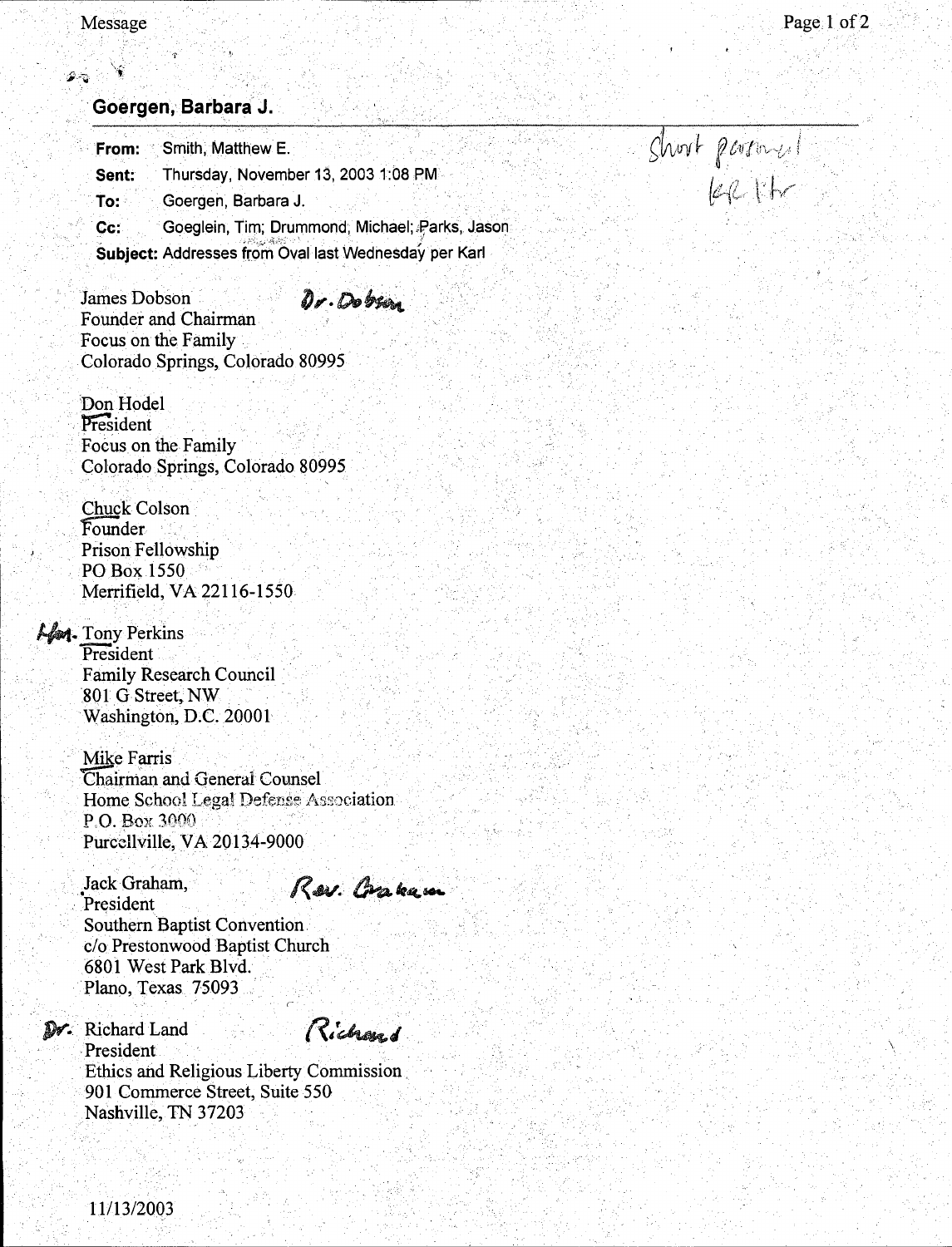Frank Wright Mr. Wright President **National Religious Broadcasters** 9510 Technology Drive Manassas, VA 20110

Rev. Adrian Rogers Bellevue Baptist Church 2000 Appling Road Cordova, Tennessee 38018

> **Ted Haggard** Mr. Haggand President National Association of Evangelicals 701 G Street S.W. Washington, DC, 20024

Vanet

Mrs. Janet Parshall 1901 N. Moore Street Suite 201A Arlington, VA 22209

> Jay Alan Sekulow Vag **General Counsel** American Center for Law & Justice 1000 Regent University Drive Virginia Beach, Virginia 23464

Rerennd

Asv. Jerry Falwell Chancellor **Liberty University** 6023 Piedmont Place Lynchburg, VA 24502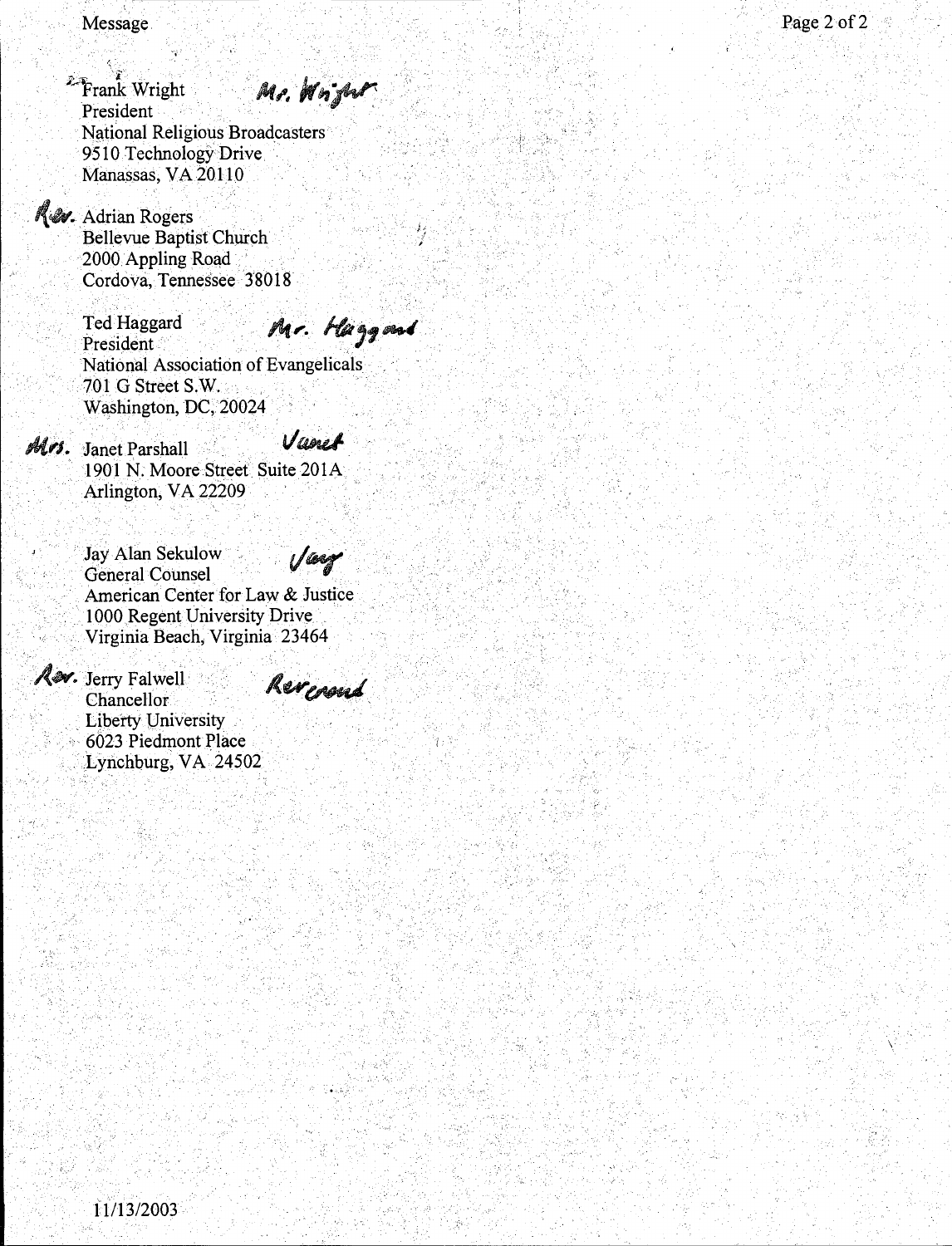# -- **Goergen, Barbara J.**

**From:** Smith, Matthew E. \ **Sent:** Thursday, November 13, 2003 1:08 PM **To:** Goergen, Barbara J. Cc: Goeglein, Tim; Drummond, Michael; Parks, Jason **Subject:** Addresses from Oval last Wednesday per Karl

James Dobson Dr. Dobsa Founder and Chairman Focus on the Family Colorado Springs, Colorado 80995

Don Hodel President /Focus on the Family Colorado Springs, Colorado 80995

Chuck Colson Founder Prison Fellowship PO Box 1550 Merrifield, VA 22116-1550

**Hom**. Tony Perkins President Family Research Council 801 G Street, NW Washington, D.C. 20001

**Mike Farris** Chairman and General Counsel Home School Legal Defense Association / P.O. Box 3000 Purcellville, VA 20134-9000

Jack Graham, **Rev. Crakaum** Southern Baptist Convention c/o Prestonwood Baptist Church 6801 West Park Blvd. Plano, Texas 75093

Dr. Richard Land

Richard

 $\hat{f}_{\pmb{i}}$ 

President Ethics and Religious Liberty Commission 901 Commerce Street, Suite 550 Nashville, TN 37203

Short parmyl  $l$ ulity

Should other letters<br>be with these - only<br>have 7 from list.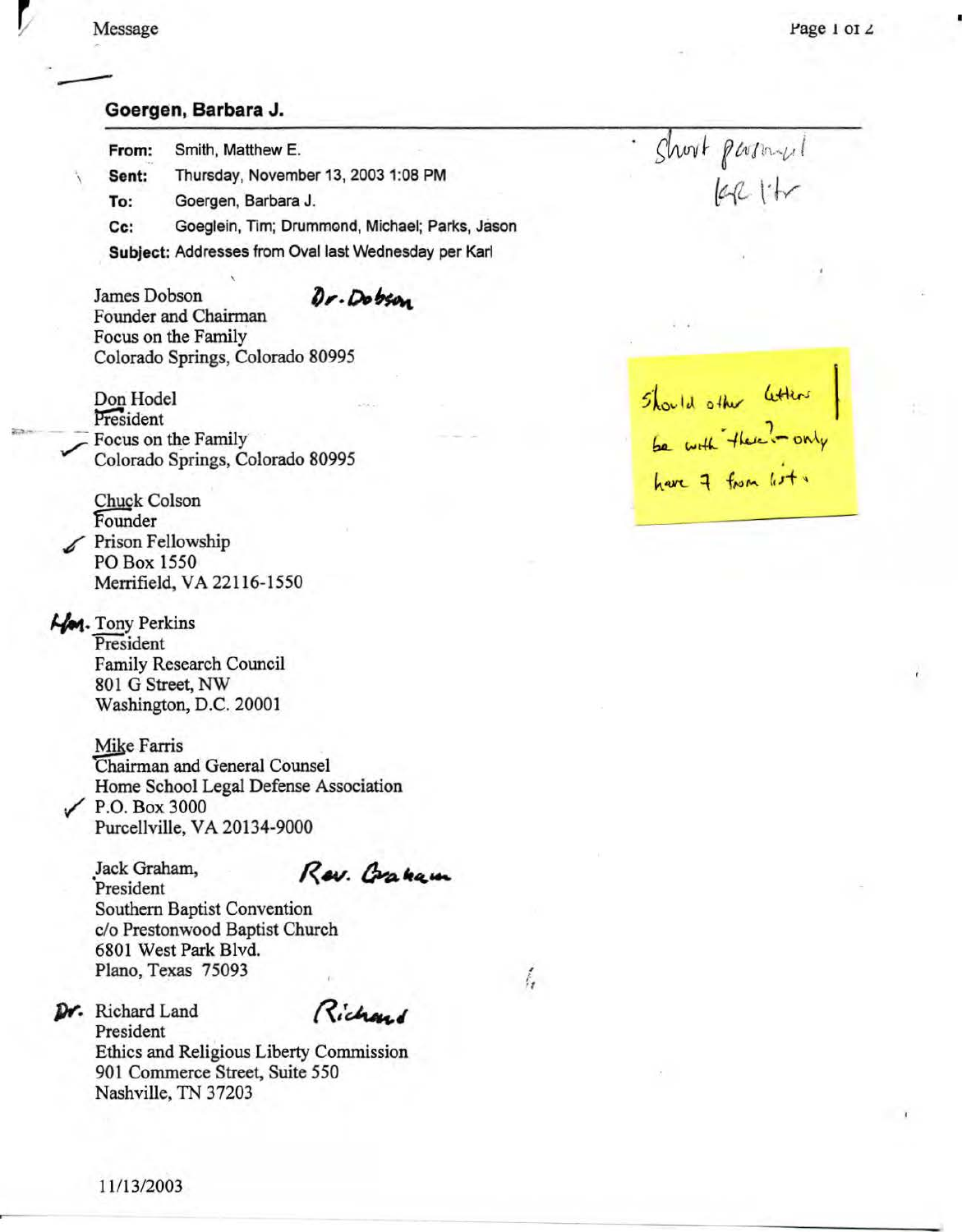Mr. Wright rank Wright President **National Religious Broadcasters** 9510 Technology Drive Manassas, VA 20110

**Rev.** Adrian Rogers **Bellevue Baptist Church** 2000 Appling Road Cordova, Tennessee 38018

зe

Mr. Haggand Ted Haggard President National Association of Evangelicals 701 G Street S.W. Washington, DC, 20024

Vanct Mrs. Janet Parshall 1901 N. Moore Street Suite 201A Arlington, VA 22209

> Vary Jay Alan Sekulow General Counsel American Center for Law & Justice 1000 Regent University Drive Virginia Beach, Virginia 23464

**Aev.** Jerry Falwell Chancellor Liberty University 6023 Piedmont Place Lynchburg, VA 24502

(returned for correction)

Rerownd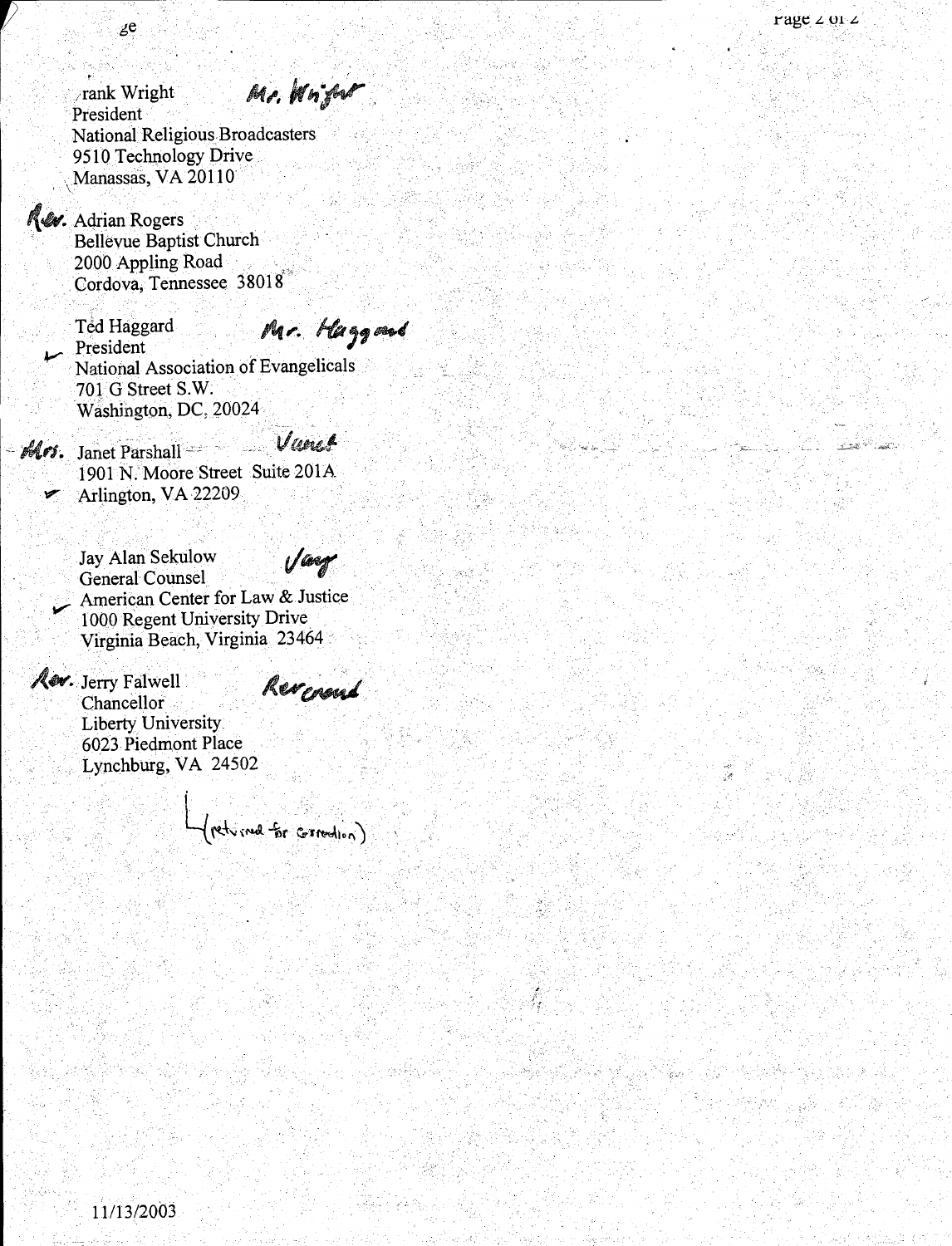

### ... **THE WHITE HOUSE.**  WASHINGTON

 $\frac{1}{2}$ 

November 24, 2003

Dear No. 2 and

 $\label{eq:1} \frac{1}{2}\log\frac{2\pi}{3}\frac{1}{2}\log\left(1+\log\left(\frac{1}{2}\right)\right)$ 

Thank you for taking time to attend the Partial Birth Abortion bill signing and meet with the President. He appreciated his visit with you and the others at the meeting.

 $\mathbb{Z}^2$ 

It was a great event and your efforts in this long, important fight are much appreciated.

Thanks for all you do.

Sincerely,

Karl Rove Senior Advisor to the President

Ms. Janet Parshall Janet Parshall's America 1901 North Moore Street Suite 201A Arlington, Virginia 22209

 $\cdot$  .  $\cdot$  .

KR:sbr

NOV 2 4 2003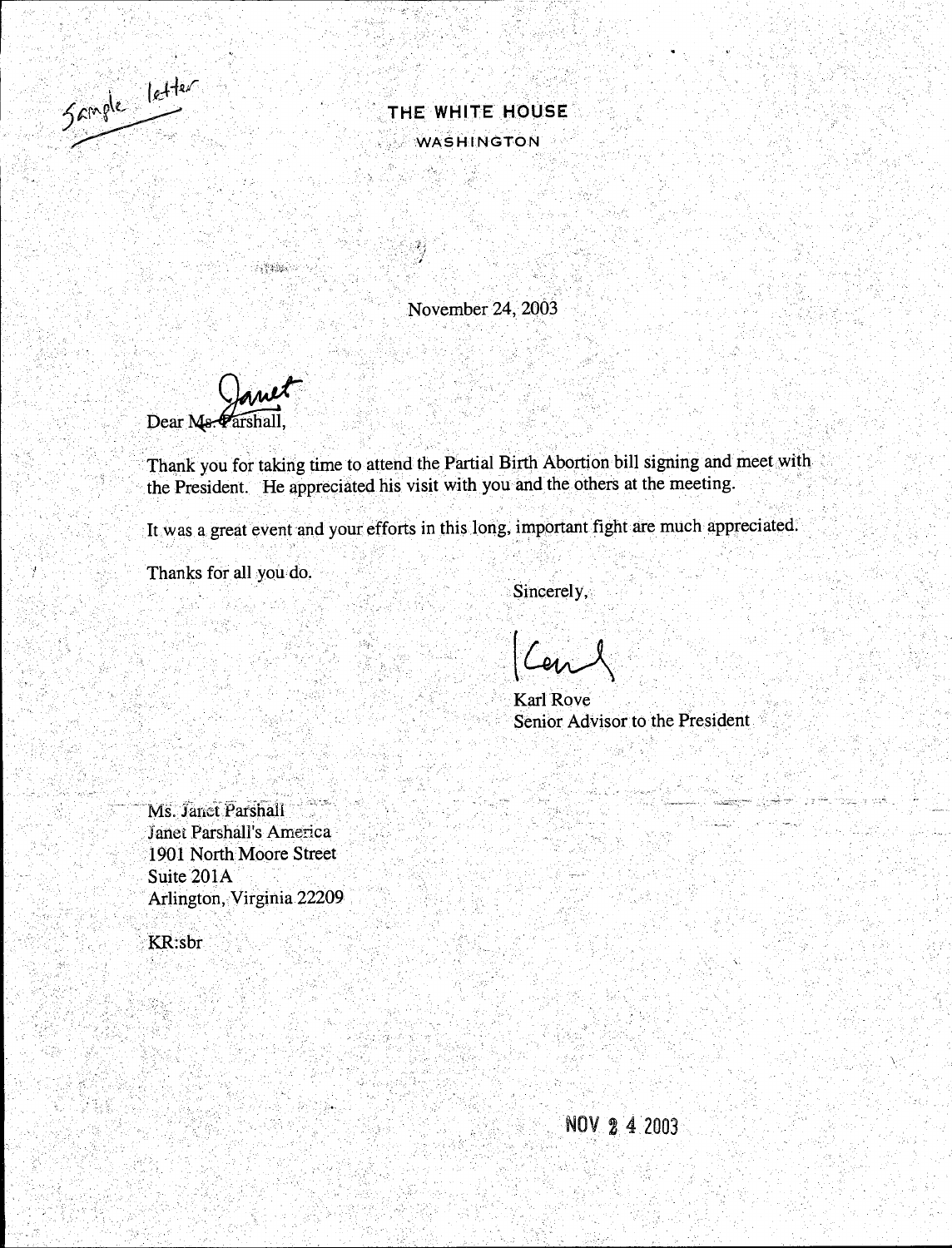## THE WHITE HOUSE Tity for Please changement WASHINGTON

November 24, 2003

Dear Mr. Cousins.

Thank you for the postcard showing your support for putting troops on the U.S. border. I appreciate hearing your ideas.

What happened on May 14th, 200 a s a terrible tragedy. The Department of Homeland Security is working diligently to ensure that incidents like this do not happen.

However, the Posse Comitatus Act of 1878 precludes active military personnel from enforcing any civilian law, including immigration law.

The Department of Homeland Security's Bureau of Customs and Border Protection (CBP) is committed to ensuring the safety of all Americans by continuously watching our borders to deter, detect and prevent threats to our nation. Under its "Project Shield America," CBP is combating international terrorism and protecting the American public by preventing the introduction of weapons of mass destruction into our country and stopping international terrorists and criminal organizations from obtaining WMD materials.

In 2002, Customs processed 130 million vehicles, trucks, aircraft, boats, and vessels for a total of 415 million pedestrians and passengers. While processing these individuals, Customs staff seized 6.4 million rounds of ammunition, more than 39,000 firearms, and arrested 12,570 people.

To assist in these efforts, on October 1, 2003, the President signed into law the first appropriations bill for the Department of Homeland Security. This bill provided \$41 million for the hire of new border patrol agents, \$35.2 million for an air surveillance wing, and \$330 million for the US VISIT system which provides the capability to record the entry and exit of non-US ditizens into and out of the US.

U.S. Should Le